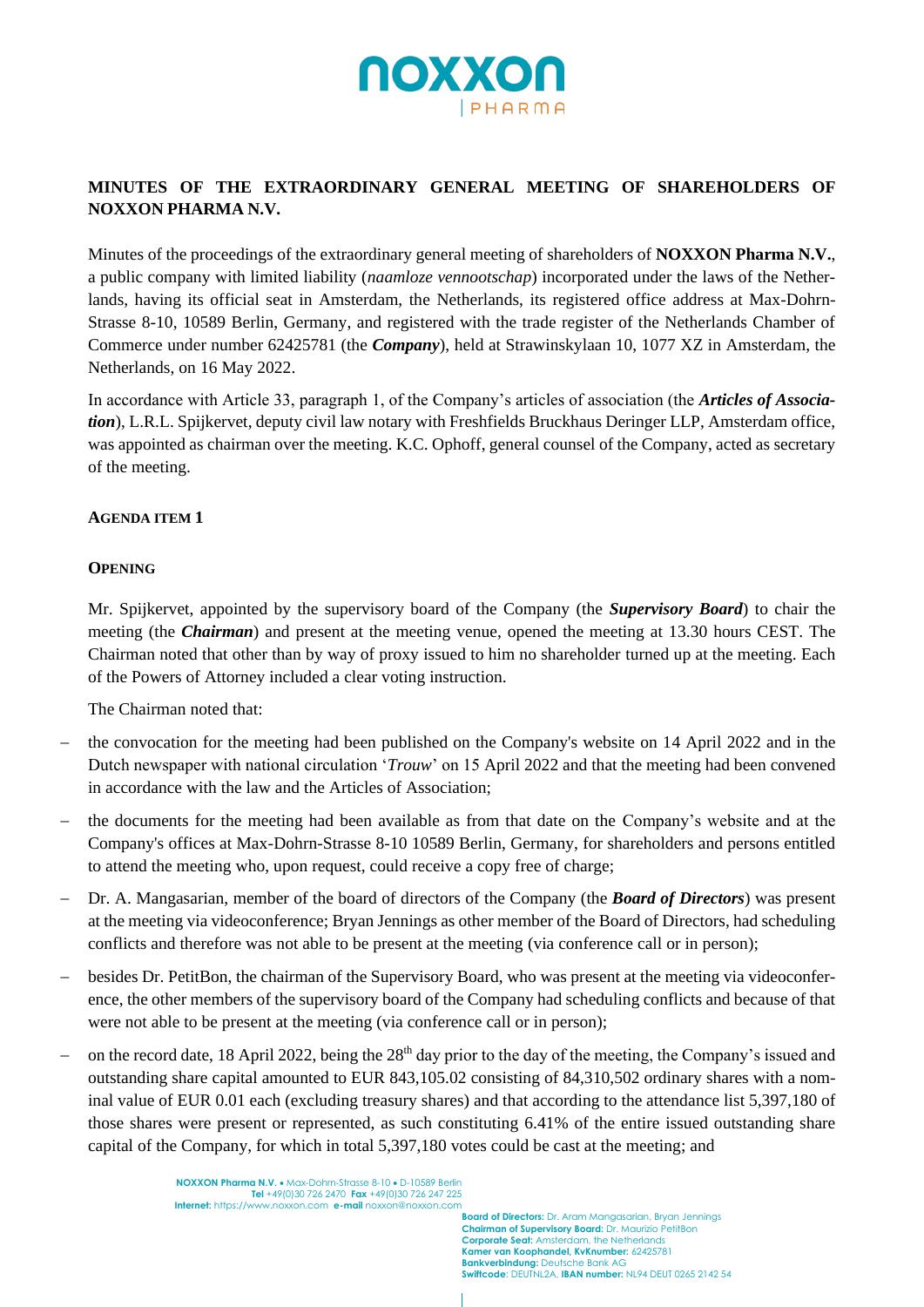

in line with temporary legislation in the Netherlands in connection with the COVID-19 pandemic, the Company had allowed shareholders to submit their questions in advance of the meeting by e-mail; certain questions had been raised and the responses to those questions are included in these minutes.

The agenda for the meeting constituted of the following agenda items:

#### **AGENDA ITEM 2**

## PARTIAL AMENDMENT OF THE ARTICLES OF ASSOCIATION IN RELATION TO A SHARE CONSOLIDA-**TION (***VOTING ITEM***)**

It is proposed to consolidate every 100 shares currently having a nominal value of  $\epsilon$  0.01 each, into 1 share with a nominal value of  $\epsilon$  1.00 each and for the implementation thereof, to partially amend the articles of association of the Company. The shares of individual shareholders holding their shares through the custody chain of the book-entry system maintained by Euroclear France will be rounded down to whole numbers of shares. The settlement of any fractional entitlement will take place in accordance with applicable rules and common market practice in France, whereby fractional entitlements of shareholders after implementation of the share consolidation will be aggregated to whole shares and sold on the market by the relevant custodians with the proceeds to be distributed to holders of such fractional entitlements.

Attached to the convocation documents was an overview of the current text of the relevant provision of the articles of association of the Company, the proposed amendment to that provision and a short explanation to the proposed amendment (both in the original Dutch version as well as an informal English translation).

The Chairman established that all votes had been cast in favor of the partial amendment of the articles of association and that there were no votes against and no abstentions.

### **AGENDA ITEM 3**

#### **CANCELLATION OF SHARES (***VOTING ITEM***)**

It is proposed to authorize the board of directors to cancel up to the maximum number of shares held by the company in its own share capital, with the precise number to be determined by the board of directors if and at any such time the board of directors considers such necessary in connection with the share consolidation.

Pursuant to the relevant statutory provisions, the cancellation of shares may only be effected two months after a resolution to cancel shares adopted by the board of directors has been publicly announced.

The Chairman noted that given that less than half of the issued share capital was represented at the meeting, a majority of two third of the votes cast was required to adopt the proposal. The Chairman established that all votes had been cast in favor of the cancellation of shares and that there were no votes against and no abstentions.